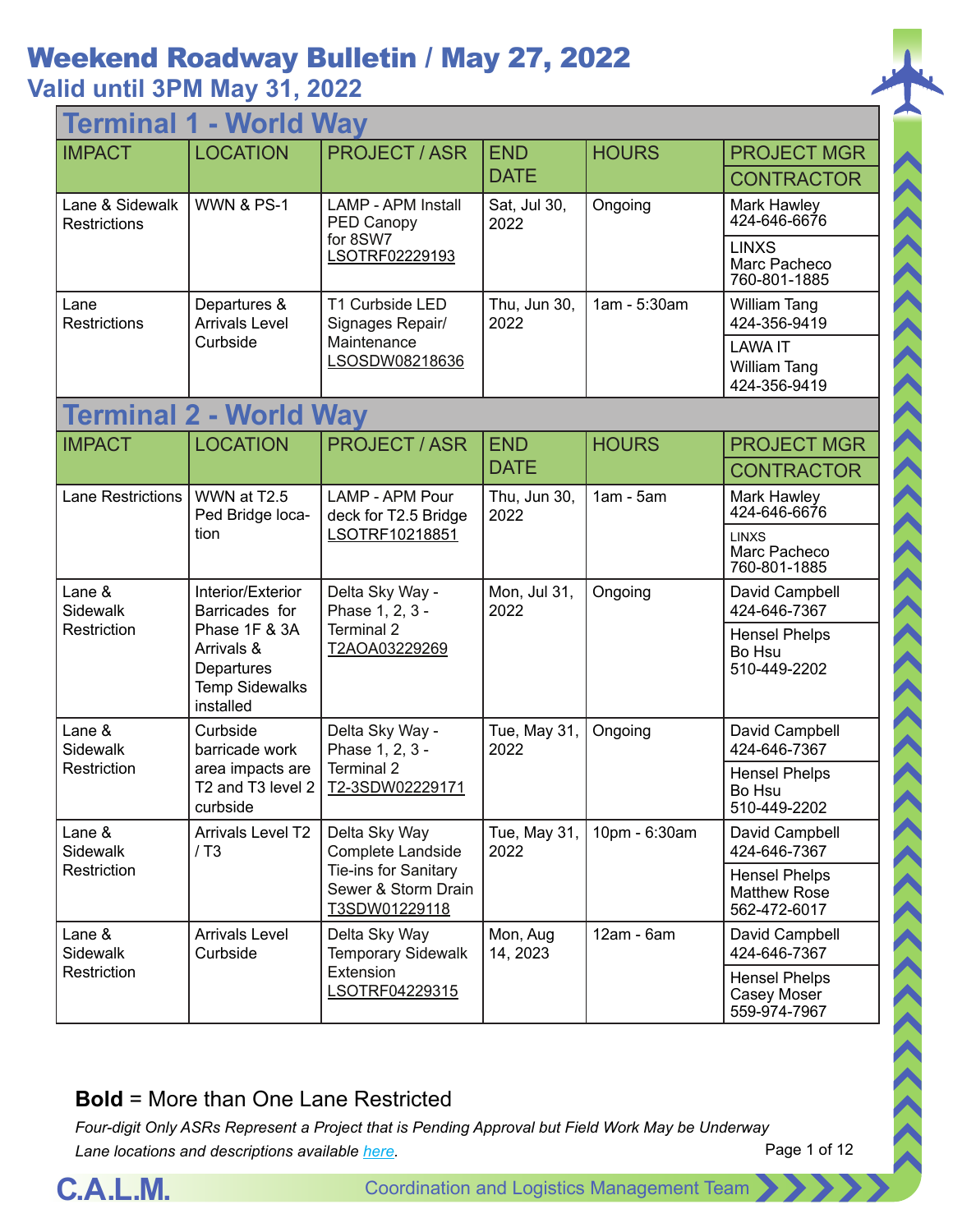### **Valid until 3PM May 31, 2022**

| 2 - World Way (cont<br><b>Terminal</b> |                                          |                                                      |                       |               |                                                             |  |
|----------------------------------------|------------------------------------------|------------------------------------------------------|-----------------------|---------------|-------------------------------------------------------------|--|
| <b>IMPACT</b>                          | <b>LOCATION</b>                          | <b>PROJECT / ASR</b>                                 | <b>END</b>            | <b>HOURS</b>  | <b>PROJECT MGR</b>                                          |  |
|                                        |                                          |                                                      | <b>DATE</b>           |               | <b>CONTRACTOR</b>                                           |  |
| Lane &<br>Sidewalk                     | Departures Level<br>Curbside             | Delta Sky Way<br><b>Temporary Sidewalk</b>           | Mon, Aug<br>14, 2023  | 12am - 6am    | David Campbell<br>424-646-7367                              |  |
| Restriction                            |                                          | Extension<br>LSOTRF04229314<br>R1                    |                       |               | <b>Hensel Phelps</b><br>Casey Moser<br>559-974-7967         |  |
|                                        | <b>Terminal 3 - World Way</b>            |                                                      |                       |               |                                                             |  |
| <b>IMPACT</b>                          | <b>LOCATION</b>                          | <b>PROJECT / ASR</b>                                 | <b>END</b>            | <b>HOURS</b>  | <b>PROJECT MGR</b>                                          |  |
|                                        |                                          |                                                      | <b>DATE</b>           |               | <b>CONTRACTOR</b>                                           |  |
| <b>Lane Restrictions</b>               | Departures Level<br>3 lane closures      | <b>Departures Exterior</b><br>Skin                   | Thu, Jun 30,<br>2022  | 11pm - 4:30am | David Campbell<br>424-646-7367                              |  |
|                                        | in D1, L3, L2                            | LSOTRF04229273                                       |                       |               | <b>Hensel Phelps</b><br><b>Matthew Rose</b><br>562-472-6017 |  |
| <b>Lane Restrictions</b>               | WWN at T3 - NE<br>of PS3 - Site of       | LAMP- (APM) T3.0<br>PED bridge deliver-              | Thu, Aug 18,<br>20229 | $1am - 5am$   | Mark Hawley<br>424-646-6676                                 |  |
|                                        | Ped Bridge                               | ies & pours<br>LSOTRF02229211                        |                       |               | <b>LINXS</b><br>Marc Pacheco<br>760-801-1885                |  |
| Lane &<br>Sidewalk                     | <b>Arrivals Level</b><br>T3 West         | TBIT-T3 Connector<br>L&side Boundary                 | Wed, May<br>31, 2023  | Ongoing       | David Campbell<br>424-646-7367                              |  |
| Restriction                            | Headhouse /<br><b>TBIT</b>               | TBCON03218290                                        |                       |               | <b>Hensel Phelps</b><br>Kevin Long<br>949-259-3213          |  |
| <b>Lane Restrictions</b>               | <b>Arrivals Level</b><br>in front of the | Delta Sky Way -<br>Phase 1,2,3 - Termi-              | Mon, Oct 31,<br>2022  | 12am - 6:30am | David Campbell<br>424-646-7367                              |  |
|                                        | <b>Terminal 3 West</b><br>Headhouse.     | nal 3<br>T3TRF12208073                               |                       |               | <b>Hensel Phelps</b><br>Sonny Muntean<br>714-686-7151       |  |
| <b>Lane Restriction</b>                | Bus lanes &<br>sidewalk in               | Delta Sky Way -<br>Phase 1, 2, 3 -                   | Mon, Oct 31,<br>2022  | 9pm - 6:30am  | David Campbell<br>424-646-7367                              |  |
|                                        | front of T-3<br>Departures Level         | Terminal 3<br>T3TRF09207860                          |                       |               | <b>Hensel Phelps</b><br>Sonny Muntean<br>714-686-7151       |  |
| Lane Restriction                       | Departures Level<br>three lanes          | Delta Sky Way -<br>Phase 1, 2, 3 -                   | Mon, Oct 31,<br>2022  | 9pm - 6:30am  | David Campbell<br>424-646-7367                              |  |
|                                        |                                          | Terminal 3 Can-<br>opy Removal<br>T3TRF09207860      |                       |               | <b>Hensel Phelps</b><br>Sonny Muntean<br>714-686-7151       |  |
| Lane &<br>Sidewalk                     | Inner Lane<br>Closure for                | Delta Sky Way -<br>Phase 1, 2, 3 - Ter-              | Wed, Jun 1,<br>2022   | Ongoing       | David Campbell<br>424-646-7367                              |  |
| Restriction                            | Ramp Work                                | minal 3 - Barricade<br>Extension<br>T3SDW06207586 R1 |                       |               | <b>Hensel Phelps</b><br><b>Matthew Rose</b><br>562-472-6017 |  |
|                                        |                                          |                                                      |                       |               |                                                             |  |

**Bold** = More than One Lane Restricted

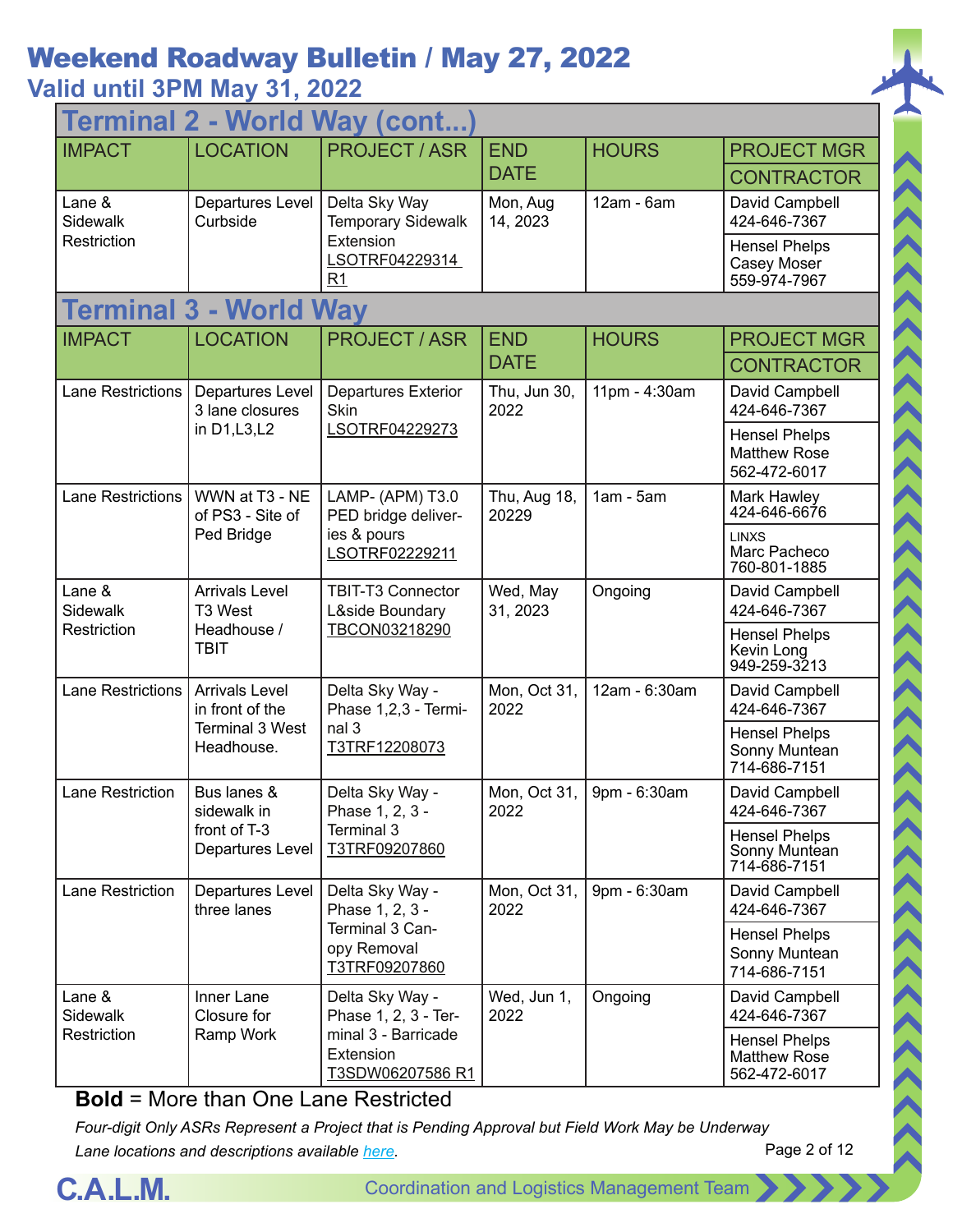### **Valid until 3PM May 31, 2022**

| <b>Terminal 3 - World Way (cont</b>    |                                       |                                                                            |                      |                        |                                                                |  |
|----------------------------------------|---------------------------------------|----------------------------------------------------------------------------|----------------------|------------------------|----------------------------------------------------------------|--|
| <b>IMPACT</b>                          | <b>LOCATION</b>                       | <b>PROJECT/ASR</b>                                                         | <b>END</b>           | <b>HOURS</b>           | <b>PROJECT MGR</b>                                             |  |
|                                        |                                       |                                                                            | <b>DATE</b>          |                        | <b>CONTRACTOR</b>                                              |  |
| Lane Restriction<br>(Occasional &      | T3 Headhouse<br><b>Arrivals Level</b> | <b>Curbside Barricades</b><br>T3CUS04196436                                | Wed, Jun 1,<br>2022  | 10pm - 4pm             | David Campbell<br>424-646-7367                                 |  |
| Intermittent)                          |                                       |                                                                            |                      |                        | <b>Hensel Phelps</b><br>Arnold Nguyen<br>714-657-6281          |  |
| Lane Restriction<br>(Occasional &      | T3 Headhouse<br>Departures Level      | <b>Curbside Barricades</b><br>T3ELV04196434                                | Wed, Jun 1,<br>2022  | 10pm - 4pm             | David Campbell<br>424-646-7367                                 |  |
| Intermittent)                          |                                       |                                                                            |                      |                        | <b>Hensel Phelps</b><br>Arnold Nguyen<br>714-657-6281          |  |
| Lane<br><b>Restrictions</b>            | World Way North<br>- Inner Lanes      | <b>Terminal Cores &amp;</b><br>APM Interface -                             | Thu, Jun 23,<br>2022 | Nightly,<br>10pm - 8am | AJ Rastegar<br>424-646-7089                                    |  |
|                                        | Lanes at North<br>Knuckle             | Nightly Deliveries,<br>Haul, & Staging<br>TBTRF11197100<br>R <sub>17</sub> |                      |                        | <b>Austin Commercial</b><br>Kevin Hayes<br>424-312-2156        |  |
| Lane<br><b>Restrictions</b>            | Bus lanes &<br>sidewalk in front      | T3 Headhouse bar-<br>ricades / temporary                                   | Sat, Oct 31,<br>2022 | Ongoing                | David Campbell<br>424-646-7367                                 |  |
|                                        | of $T-3$                              | sidewalk<br>T3SDW09207859                                                  |                      |                        | <b>Hensel Phelps</b><br>Sonny Muntean<br>714-686-7151          |  |
| Lane / Sidewalk<br><b>Restrictions</b> | T2 & T3 level 2<br>curbside           | Delta Sky Way -<br>Phase 1, 2, 3 - Ter-                                    | Mon, Oct 31,<br>2022 | Ongoing                | David Campbell<br>424-646-7367                                 |  |
|                                        |                                       | minal 2<br>T3SDW09207859                                                   |                      |                        | <b>Hensel Phelps</b><br>Bo Hsu<br>510-449-2202                 |  |
|                                        | <b>World Way</b>                      |                                                                            |                      |                        |                                                                |  |
| <b>IMPACT</b>                          | <b>OCATION</b>                        | <b>PROJECT / ASR</b>                                                       | <b>END</b>           | <b>HOURS</b>           | <b>PROJECT MGR</b>                                             |  |
|                                        |                                       |                                                                            | <b>DATE</b>          |                        | <b>CONTRACTOR</b>                                              |  |
| Lane<br>Restrictions                   | Level 3<br>Departures Area            | <b>Terminal Cores</b><br>& APM Interface                                   | Sun, Jul 31,<br>2022 | 10pm - 2:30pm          | <b>Becky Cawyer</b><br>424-646-5857                            |  |
|                                        | Canopy Demo                           | Phase 2 Canopy<br>Demo<br>TBTRF08218656 R2                                 |                      |                        | <b>Austin Commercial</b><br><b>Frank Celis</b><br>310-259-0670 |  |
| Lane<br><b>Restrictions</b>            | Level 3 Drop Off<br>Lane Soft         | TBIT Cores - Area 4<br>TBCUS11218899                                       | Tue, May 31,<br>2022 | 12am - 6am             | AJ Rastegar<br>424-646-7089                                    |  |
|                                        | Closure Area 4                        |                                                                            |                      |                        | <b>ALCP</b><br><b>Frank Celis</b><br>310-259-0670              |  |

#### **Bold** = More than One Lane Restricted



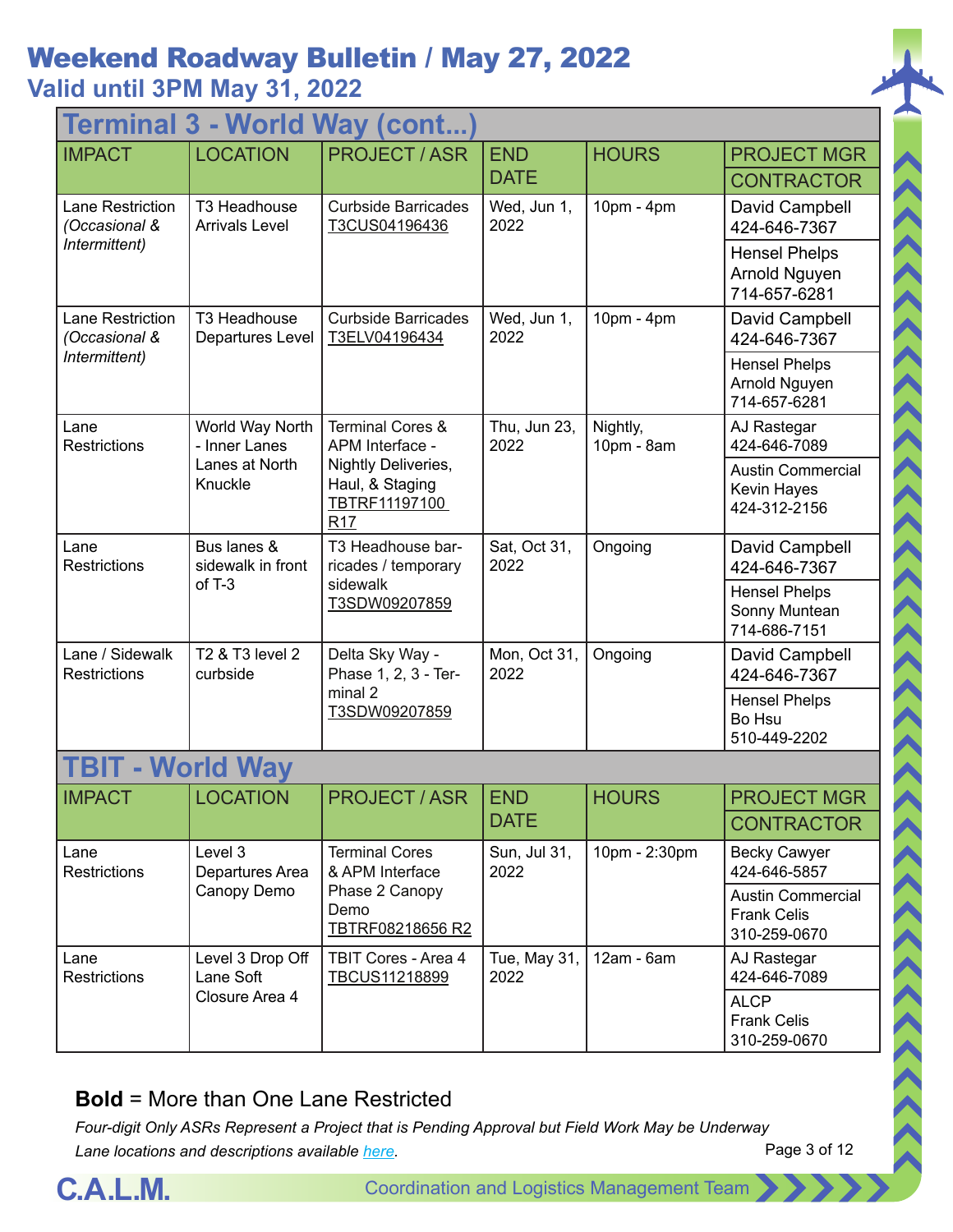## **Valid until 3PM May 31, 2022**

| TBIT - World Way<br>(cont.             |                                            |                                                                   |                      |              |                                                                |  |
|----------------------------------------|--------------------------------------------|-------------------------------------------------------------------|----------------------|--------------|----------------------------------------------------------------|--|
| <b>IMPACT</b>                          | <b>LOCATION</b>                            | <b>PROJECT/ASR</b>                                                | <b>END</b>           | <b>HOURS</b> | <b>PROJECT MGR</b>                                             |  |
|                                        |                                            |                                                                   | <b>DATE</b>          |              | <b>CONTRACTOR</b>                                              |  |
| Lane & Sidewalk<br><b>Restrictions</b> | Level 3<br>Departures Area<br>sidewalk and | <b>Terminal Cores &amp;</b><br>APM Interface TBIT -               | Thu, Jun 1,<br>2023  | $11pm - 6am$ | AJ Rastegar<br>424-646-7089                                    |  |
|                                        | drop off lane (for<br>deliveries)          | L3 South Laydown<br>TBSDW06218505                                 |                      |              | <b>Austin Commercial</b><br><b>Frank Celis</b><br>310-259-0670 |  |
| Lane<br>Restrictions                   | <b>Arrivals Level</b><br>Area 4 Drop Off   | TBIT Cores - Area 4<br>L3 Barricades                              | Thu, Jun 1,<br>2023  | Ongoing      | AJ Rastegar<br>424-646-7089                                    |  |
|                                        | Lane GL 50-59                              | TBTRF01229134 R1                                                  |                      |              | PCI<br><b>Ben Thatcher</b><br>714-863-2867                     |  |
| Lane<br><b>Restrictions</b>            | <b>Arrivals Level</b><br>Area 4            | TBIT Cores - Level 3<br>North South Closure                       | Thu, Jun 1,<br>2023  | Ongoing      | AJ Rastegar<br>424-646-7089                                    |  |
|                                        |                                            | Turnover<br>TBCUS12219043 R1                                      |                      |              | PCI<br><b>Ben Thatcher</b><br>714-863-2867                     |  |
| Lane<br><b>Restrictions</b>            | Area 2 Upper<br>Roadway                    | <b>TBIT Cores - Area 2</b><br>Barricade & Sidewalk                | Tue, May 31,<br>2022 | 12am - 6am   | AJ Rastegar<br>424-646-7089                                    |  |
|                                        |                                            | Demo - Sign Repair<br>TBCUS11218899 R4                            |                      |              | <b>Austin Commercial</b><br><b>Frank Celis</b><br>310-259-0670 |  |
| Lane<br>Restrictions                   | Area 4 L1                                  | TBIT Cores - Area 4<br><b>Barricade Phasing</b>                   | Thu, Jun 1,<br>2023  | 11pm - 6am   | AJ Rastegar<br>424-646-7089                                    |  |
|                                        |                                            | TBCUS11218896                                                     |                      |              | PCI<br><b>Ben Thatcher</b><br>714-863-2867                     |  |
| Sidewalk<br>Restrictions               | <b>Arrivals Level</b><br>- North End of    | <b>Terminal Cores &amp;</b><br><b>APM</b> Interface               | Mon, Aug<br>15, 2022 | Ongoing      | AJ Rastegar<br>424-646-7089                                    |  |
|                                        | <b>Terminal</b>                            | TBTRF06196669<br>R <sub>29</sub>                                  |                      |              | Infinity Drywall<br>Rob Hamamoto<br>562-219-6908               |  |
| Sidewalk<br><b>Restrictions</b>        | Level 1 Arrivals<br>Level - Grid line      | <b>Terminal Cores</b><br>& APM Interface                          | Mon, Aug<br>15, 2022 | 12am - 6am   | AJ Rastegar<br>424-646-7089                                    |  |
|                                        | 49 to 51 Side-<br>walk Area 3              | <b>Sidewalk Extension</b><br>Area #3 Barricades<br>LSOTRF07207676 |                      |              | ARB, Inc.<br>Art Mercado<br>310-505-6258                       |  |
| Lane<br><b>Restrictions</b>            | Level 3<br>Departures Area                 | <b>Terminal Cores &amp;</b><br>APM Interface Temp                 | Wed, Jun 1,<br>2022  | Ongoing      | AJ Rastegar<br>424-646-7089                                    |  |
|                                        | 3 Central                                  | <b>Barricades</b><br>TBSDW08207752                                |                      |              | <b>Austin Commercial</b><br><b>Frank Celis</b><br>310-259-0670 |  |

#### **Bold** = More than One Lane Restricted



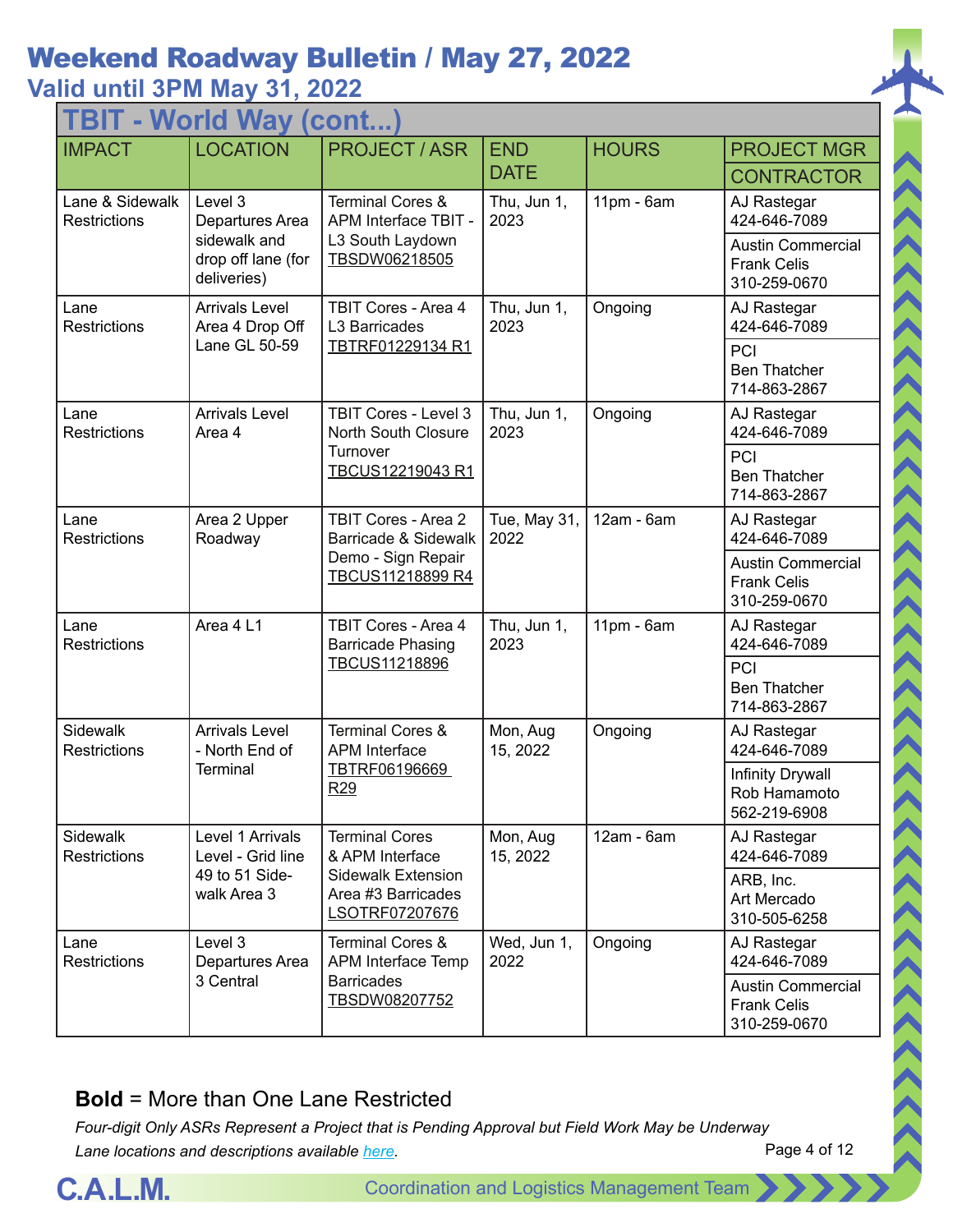### **Valid until 3PM May 31, 2022**

| TBIT - World Way<br>(cont.  |                                     |                                                             |                      |                          |                                                                |  |
|-----------------------------|-------------------------------------|-------------------------------------------------------------|----------------------|--------------------------|----------------------------------------------------------------|--|
| <b>IMPACT</b>               | <b>LOCATION</b>                     | <b>PROJECT/ASR</b>                                          | <b>END</b>           | <b>HOURS</b>             | <b>PROJECT MGR</b>                                             |  |
|                             |                                     |                                                             | <b>DATE</b>          |                          | <b>CONTRACTOR</b>                                              |  |
| Lane<br><b>Restrictions</b> | Level 3<br>Departures Area          | <b>Terminal Cores &amp;</b><br><b>APM Interface Temp</b>    | Mon, Aug<br>15, 2022 | Ongoing                  | AJ Rastegar<br>424-646-7089                                    |  |
|                             | 2 North Knuckle                     | <b>Barricades</b><br>TBTRF07196668                          |                      |                          | <b>Austin Commercial</b><br><b>Frank Celis</b><br>310-259-0670 |  |
| Lane<br><b>Restrictions</b> | Area 3 Arrivals<br>Level Barricades | <b>Terminal Cores &amp;</b><br>APM Interface -              | Wed, Jun 1,<br>2022  | Nightly,<br>10pm - 3pm   | AJ Rastegar<br>424-646-7089                                    |  |
|                             | / Arrivals Center<br>Ramp           | Area 3 Arrivals Level<br><b>Barricades</b><br>TBTRF09207833 |                      |                          | <b>Austin Commercial</b><br><b>Frank Celis</b><br>310-259-0670 |  |
| Lane &<br><b>Sidewalk</b>   | <b>Arrivals Level</b><br>T3 West    | <b>TBIT-T3 Connector</b><br>L&side Boundary                 | Wed, May<br>31, 2023 | Ongoing                  | David Campbell<br>424-646-7367                                 |  |
| Restriction                 | Headhouse /<br><b>TBIT</b>          | TBCON03218290                                               |                      |                          | <b>Hensel Phelps</b><br>Kevin Long<br>949-259-3213             |  |
| Lane<br>Restrictions        | Area 4A De-<br>partures Level       | <b>TBIT Terminal Cores</b><br>& APM Interface               | Mon, Jun 27,<br>2022 | 12am - 8am               | AJ Rastegar<br>424-646-7089                                    |  |
|                             | <b>Barricade</b>                    | TBTRF02218176 R3                                            |                      |                          | <b>Austin Commercial</b><br>Ruben de la Cruz<br>310-259-0670   |  |
| Lane<br><b>Restrictions</b> | World Way North<br>- Right 2 Lanes  | <b>TBIT Cores &amp; APM</b><br>Interface Nightly De-        | Thu, Jun 23,<br>2022 | Daily,<br>7am - 4pm      | AJ Rastegar<br>424-646-7089                                    |  |
|                             | at North Knuckle                    | livery, Haul, & Stage<br>TBTRF11197100<br>R <sub>17</sub>   |                      |                          | <b>Austin Commercial</b><br>Art Mercado<br>310-505-6258        |  |
| Lane<br>Restrictions        | Laydown Area<br>at TBIT Arrivals    | Installation of Fenc-<br>ing & Laydown Area                 | Thu, Jun 2,<br>2022  | Nightly,<br>12am - 8am   | AJ Rastegar<br>424-646-7089                                    |  |
|                             | South Knuckle                       | at TBIT Arrivals<br>South Knuckle<br>TBTRF04218368          |                      |                          | Austin Commercia<br><b>Frank Celis</b><br>310-259-0670         |  |
| Sidewalk<br>Restrictions    | Area 4A Arrivals<br>Level           | <b>Terminal Cores &amp;</b><br>APM Interface - Area         | Mon, Jun 27,<br>2022 | Nightly,<br>$12am - 8am$ | AJ Rastegar<br>424-646-7089                                    |  |
|                             |                                     | <b>4A Arrivals Barricade</b><br>TBSDW02218172<br>R2         |                      |                          | <b>Austin Commercial</b><br>Ruben de La Cruz<br>424-331-3429   |  |
| Crosswalk Re-<br>striction  | Crosswalk be-<br>tween P3 & P4      | <b>LAMP APM Guide-</b><br>way Columns                       | Wed, Mar 1,<br>2023  | Ongoing                  | Mark Hawley<br>424-646-6676                                    |  |
|                             | across from TBIT                    | LSOTRF04207517                                              |                      |                          | <b>LINXS</b><br>Marc Pacheco<br>760-801-1885                   |  |

#### **Bold** = More than One Lane Restricted

*Four-digit Only ASRs Represent a Project that is Pending Approval but Field Work May be Underway Lane locations and descriptions available [here](http://slaxadgmss001/sites/CALMSHARE/Shared%20Documents/CTA_Lane_Descriptions.pdf).*



 $\langle \langle \langle \langle \rangle \rangle \rangle \rangle$ 

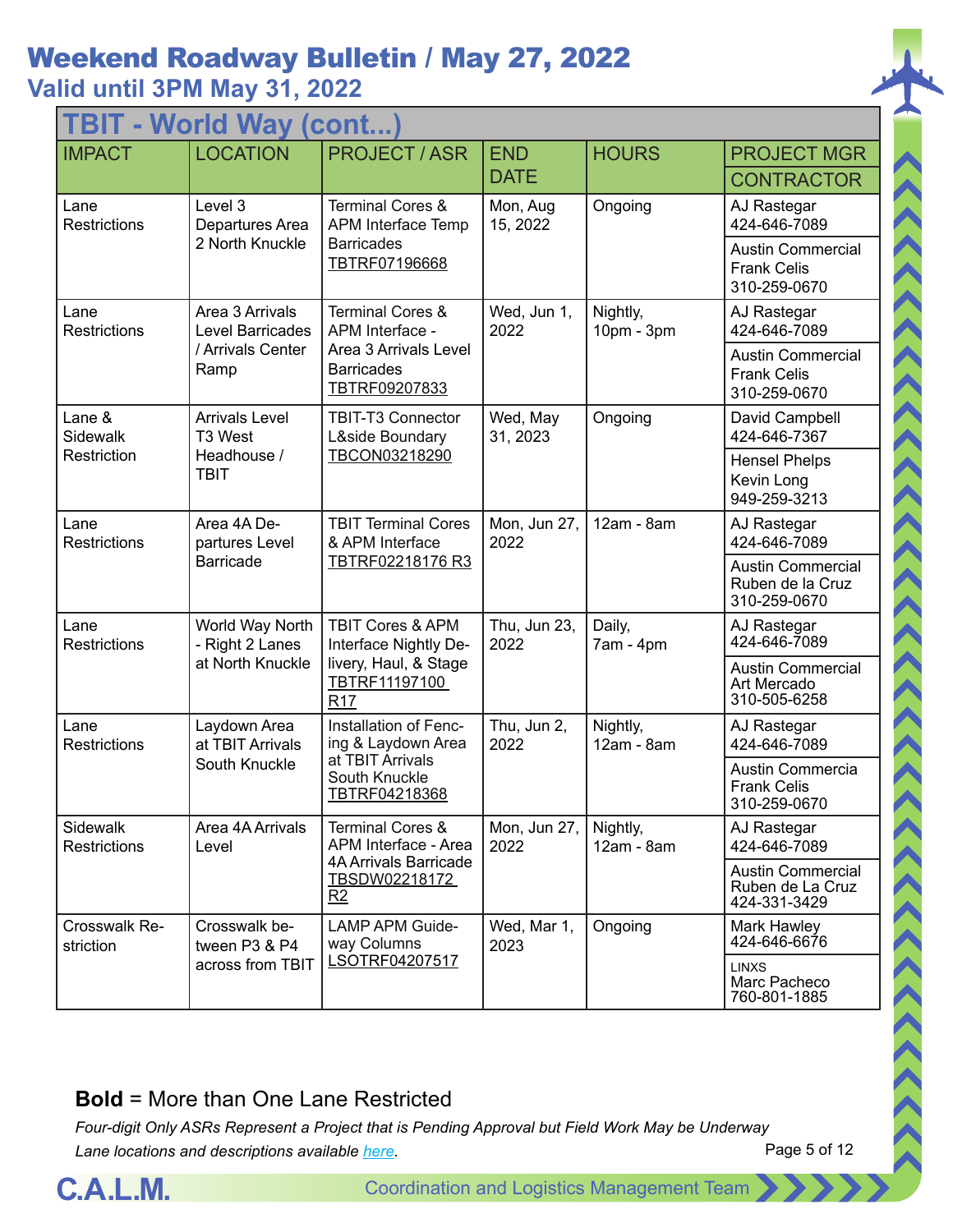### **Valid until 3PM May 31, 2022**

| <b>TBIT - World Way (cont</b>     |                                         |                                                                   |                      |                |                                                       |  |
|-----------------------------------|-----------------------------------------|-------------------------------------------------------------------|----------------------|----------------|-------------------------------------------------------|--|
| <b>IMPACT</b>                     | <b>LOCATION</b>                         | <b>PROJECT/ASR</b>                                                | <b>END</b>           | <b>HOURS</b>   | <b>PROJECT MGR</b>                                    |  |
|                                   |                                         |                                                                   | <b>DATE</b>          |                | <b>CONTRACTOR</b>                                     |  |
| Lane<br>Restrictions              | Arrivals T3 -<br><b>TBIT Connector</b>  | T3 - TBIT Connector<br><b>Deliveries</b>                          | Thu, Jun 30,<br>2022 | $1am - 6am$    | David Campbell<br>424-646-7367                        |  |
|                                   |                                         | LSOTRF09218709                                                    |                      |                | <b>Hensel Phelps</b><br>Kevin Long<br>949-259-3213    |  |
|                                   | <b>Terminal 4 - World Way</b>           |                                                                   |                      |                |                                                       |  |
| <b>IMPACT</b>                     | <b>LOCATION</b>                         | <b>PROJECT / ASR</b>                                              | <b>END</b>           | <b>HOURS</b>   | <b>PROJECT MGR</b>                                    |  |
|                                   |                                         |                                                                   | <b>DATE</b>          |                | <b>CONTRACTOR</b>                                     |  |
| <b>Lane Restriction</b>           | T4 MH241T &<br><b>T5 MH 239T</b>        | <b>NELA - Campus</b><br><b>Head End DAS</b>                       | Fri, Jun 3,<br>2022  | $1:30am - 6am$ | Tom Wong<br>310-877-0180                              |  |
|                                   |                                         | Install Splicing Exist-<br>ing Fiber Optic Cable<br>T7SDW09218747 |                      |                | AT&T<br><b>Charles Berry</b><br>310-294-7238          |  |
| Lane Restriction<br>(Occasional & | <b>Departures Level</b><br>Curbside for | AA-T4/5 MP Equip-<br>ment Deliveries                              | Tue, Jul 26,<br>2022 | Ongoing        | Corey Kramer<br>424-646-6628                          |  |
| Intermittent)                     | <b>Deliveries</b>                       | <u>T4ELV04229347</u>                                              |                      |                | <b>Hensel Phelps</b><br>Daisy Herrera<br>424-303-3229 |  |
| Lane Restriction<br>(Occasional & | Departures Level<br>Curbside for        | AA-T4/5 MP Drop off<br>and delivery of mate-                      | Sat, Apr 1,<br>2023  | $1am - 4am$    | Corey Kramer<br>424-646-6628                          |  |
| Intermittent)                     | <b>Deliveries</b>                       | rials and equipment<br>on Departures Level<br>LSOTRF03229292      |                      |                | <b>Hensel Phelps</b><br>Josh Rochelle<br>949-910-3639 |  |
| <b>Lane Restrictions</b>          | WWS at T4.5<br>Ped Bridge               | <b>LAMP - APM Period-</b><br>ic Deliveries for T4.5               | Thu, Jun 30,<br>2022 | $1am - 5am$    | Mark Hawley<br>424-646-6676                           |  |
|                                   |                                         | bridge<br>LSOTRF01229143                                          |                      |                | <b>LINXS</b><br>Marc Pacheco<br>760-801-1885          |  |
| Lane Restriction                  | Terminal 4 Curb-<br>side Departures     | T4 T5 Moderniza-<br>tion Terminal Building                        | Wed, Dec<br>31, 2025 | Ongoing        | Corey Kramer<br>424-646-6628                          |  |
|                                   | Level                                   | Phase 1 Barricading<br>T4TRF02229198                              |                      |                | <b>Hensel Phelps</b><br>Joe DeFlavio<br>805-428-0214  |  |
| <b>Lane Restriction</b>           | East Headhouse<br>area all levels       | T4_T5 Moderniza-<br>tion Terminal Building                        | Wed, Dec<br>31, 2025 | Ongoing        | Corey Kramer<br>424-646-6628                          |  |
|                                   |                                         | Phase 1 Barricading<br>T4ELV02229180 R1                           |                      |                | <b>Hensel Phelps</b><br>Joe DeFlavio<br>805-428-0214  |  |
| Lane Restriction                  | Arrivals &<br>Departures Curb-          | T4_T5 Modernization<br>Curbside                                   | Wed, Dec<br>31, 2025 | Ongoing        | Corey Kramer<br>424-646-6628                          |  |
|                                   | sides                                   | Modifications for<br>Phase 1 Barricade<br>T4TRF01229162           |                      |                | <b>Hensel Phelps</b><br>Joe DeFlavio<br>805-428-0214  |  |

#### **Bold** = More than One Lane Restricted

*Four-digit Only ASRs Represent a Project that is Pending Approval but Field Work May be Underway Lane locations and descriptions available [here](http://slaxadgmss001/sites/CALMSHARE/Shared%20Documents/CTA_Lane_Descriptions.pdf).*



ハイハイス くくくくくくくくくくくくくくくくくくく

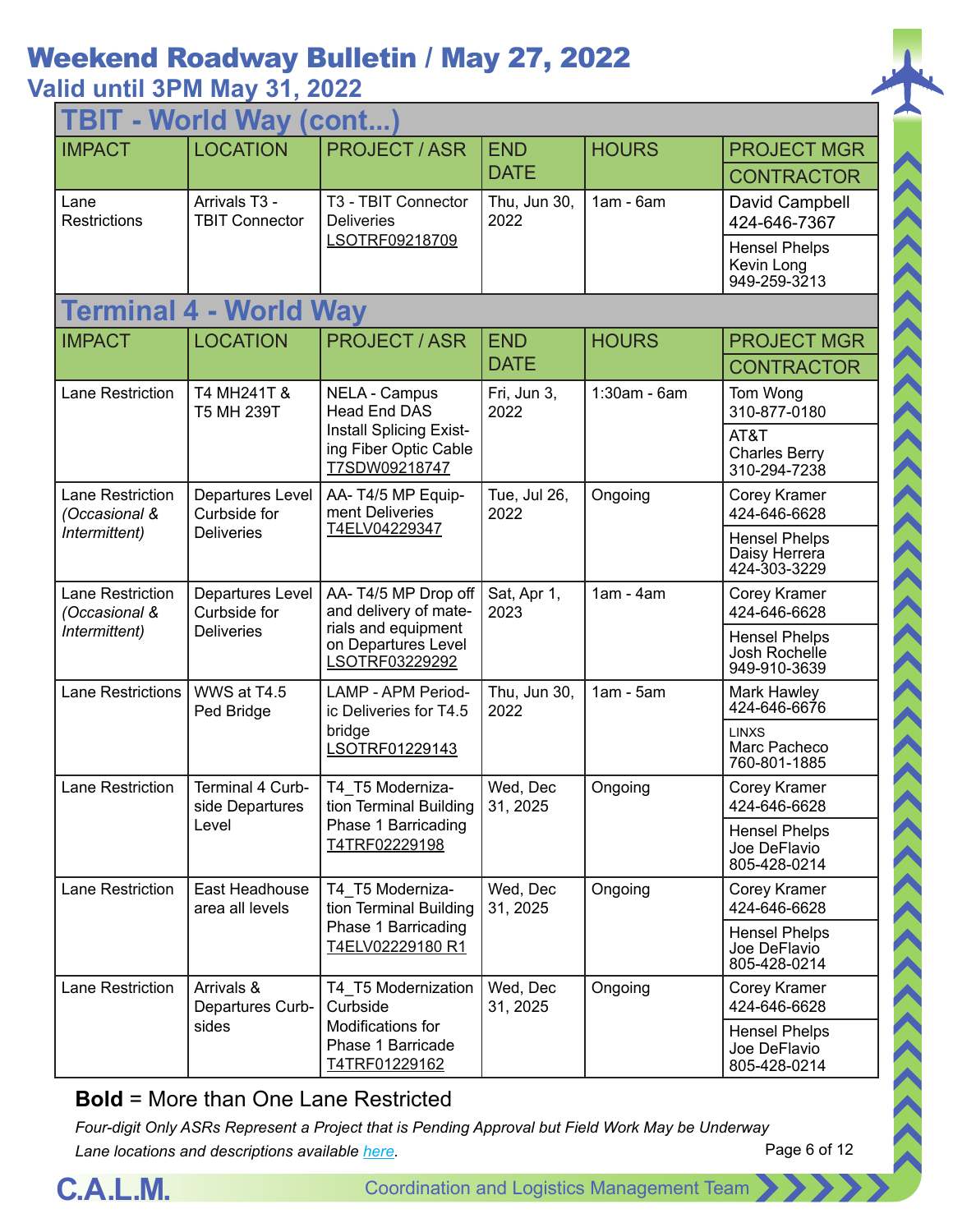### **Valid until 3PM May 31, 2022**

| <b>World Way (cont.</b><br><b>Termina</b> |                                            |                                                                                       |                      |                           |                                                                   |  |
|-------------------------------------------|--------------------------------------------|---------------------------------------------------------------------------------------|----------------------|---------------------------|-------------------------------------------------------------------|--|
| <b>IMPACT</b>                             | <b>LOCATION</b>                            | <b>PROJECT / ASR</b>                                                                  | <b>END</b>           | <b>HOURS</b>              | <b>PROJECT MGR</b>                                                |  |
|                                           |                                            |                                                                                       | <b>DATE</b>          |                           | <b>CONTRACTOR</b>                                                 |  |
| <b>Lane Restriction</b><br>(Occasional &  | T4.5 - Depar-<br>tures & Arrivals          | <b>Curbside Delivery</b><br>Plan                                                      | Sat, Oct 31,<br>2022 | Nightly,<br>12am - 4:30am | Corey Kramer<br>424-646-6628                                      |  |
| Intermittent)                             | Level                                      | T4-5SDW11197071                                                                       |                      |                           | <b>Hensel Phelps</b><br>Jon Martin<br>424-241-6453                |  |
| Lane Restriction<br>(Occasional &         | <b>Arrivals Level</b><br>Curbside for      | AA-T4 T5 Mod-<br>ernization Program,                                                  | Sat, Apr 1,<br>2023  | 1am - 4:30am              | Corey Kramer<br>424-646-6628                                      |  |
| Intermittent)                             | <b>Deliveries</b>                          | <b>Terminal Building</b><br><b>Curbside Deliveries</b><br>LSOTRF03229292              |                      |                           | <b>Hensel Phelps</b><br>Josh Rochelle<br>949-910-3639             |  |
| Sidewalk Restric-<br>tion                 | Sidewalk; Termi-<br>nal 4 & 5 Depar-       | AA - T4.5 Terminal<br>Core Canopy Mods &                                              | Thu, Sep 1,<br>2022  | Nightly<br>10pm - 6am     | Corey Kramer<br>424-646-6628                                      |  |
|                                           | tures                                      | <b>Exterior Skin Instal-</b><br>lation<br>T4.5TRF08206974                             |                      |                           | <b>Hensel Phelps</b><br>Jon Martin<br>424-241-6453                |  |
|                                           | <b>Terminal 5 - World Way</b>              |                                                                                       |                      |                           |                                                                   |  |
| <b>IMPACT</b>                             | <b>LOCATION</b>                            | <b>PROJECT / ASR</b>                                                                  | <b>END</b>           | <b>HOURS</b>              | <b>PROJECT MGR</b>                                                |  |
|                                           |                                            |                                                                                       | <b>DATE</b>          |                           | <b>CONTRACTOR</b>                                                 |  |
| Lane Restriction<br>(Occasional &         | <b>Arrivals Level</b><br>Curbside Deliv-   | NELA - T5 - DAS<br><b>Installation Curbside</b><br><b>Deliveries</b><br>T5CUS09218748 | Thu, Jun 30,<br>2022 | 12am - 1am                | Tom Wong<br>310-877-0180                                          |  |
| Intermittent)                             | eries                                      |                                                                                       |                      |                           | <b>CTS</b><br>Joe Vidaure<br>508-382-2166                         |  |
| Lane Restriction                          | <b>Nearest Curb</b><br>to Terminal for     | Spirit - T5 - Self Bag<br>Drop Installation - In-                                     | Fri, May 27,<br>2022 | 1:30am - 4:30am           | John Plunkett<br>424-646-7503                                     |  |
|                                           | Curbside Deliver-<br>ies and Remov-<br>als | stall New Self Serve<br><b>Ticketing Kiosks</b><br>T5CUS01229065                      |                      |                           | <b>RCH Construction</b><br><b>Cordinal Hooper</b><br>714-287-1609 |  |
| Lane Restriction                          | T4 MH241T &<br>T5 MH 239T                  | <b>NELA - Campus</b><br>Head End DAS                                                  | Fri, Jun 3,<br>2022  | 1:30am - 6am              | Tom Wong<br>310-877-0180                                          |  |
|                                           |                                            | Install Splicing Exist-<br>ing Fiber Optic Cable<br>T7SDW09218747                     |                      |                           | AT&T<br><b>Charles Berry</b><br>310-294-7238                      |  |
| Lane Restrictions                         | Departures Level<br>WWN at T5.5            | <b>LAMP APM Enabling</b><br>for T5.5 Ped Bridge                                       | Sat, May 28,<br>2022 | 12am - 4am                | Mark Hawley<br>424-646-6676                                       |  |
|                                           | Ped Bridge Site                            | LSOTRF03229288                                                                        |                      |                           | <b>LINXS</b><br>Marc Pacheco<br>760-801-1885                      |  |
| Lane Restrictions                         | T5.5, Sidewalk,<br>& Roadway               | T5.5 Cores: Build Ar-<br>rivals Barricades and                                        | Thu, Jun 30,<br>2022 | $10pm - 6am$              | Devraj Patel<br>424-646-7527                                      |  |
|                                           |                                            | <b>Sidewalk Extension</b><br>T5.5TRF10197028                                          |                      |                           | <b>CSA Constructors</b><br>Mike Kern<br>562-895-4753              |  |

#### **Bold** = More than One Lane Restricted

*Four-digit Only ASRs Represent a Project that is Pending Approval but Field Work May be Underway Lane locations and descriptions available [here](http://slaxadgmss001/sites/CALMSHARE/Shared%20Documents/CTA_Lane_Descriptions.pdf).*



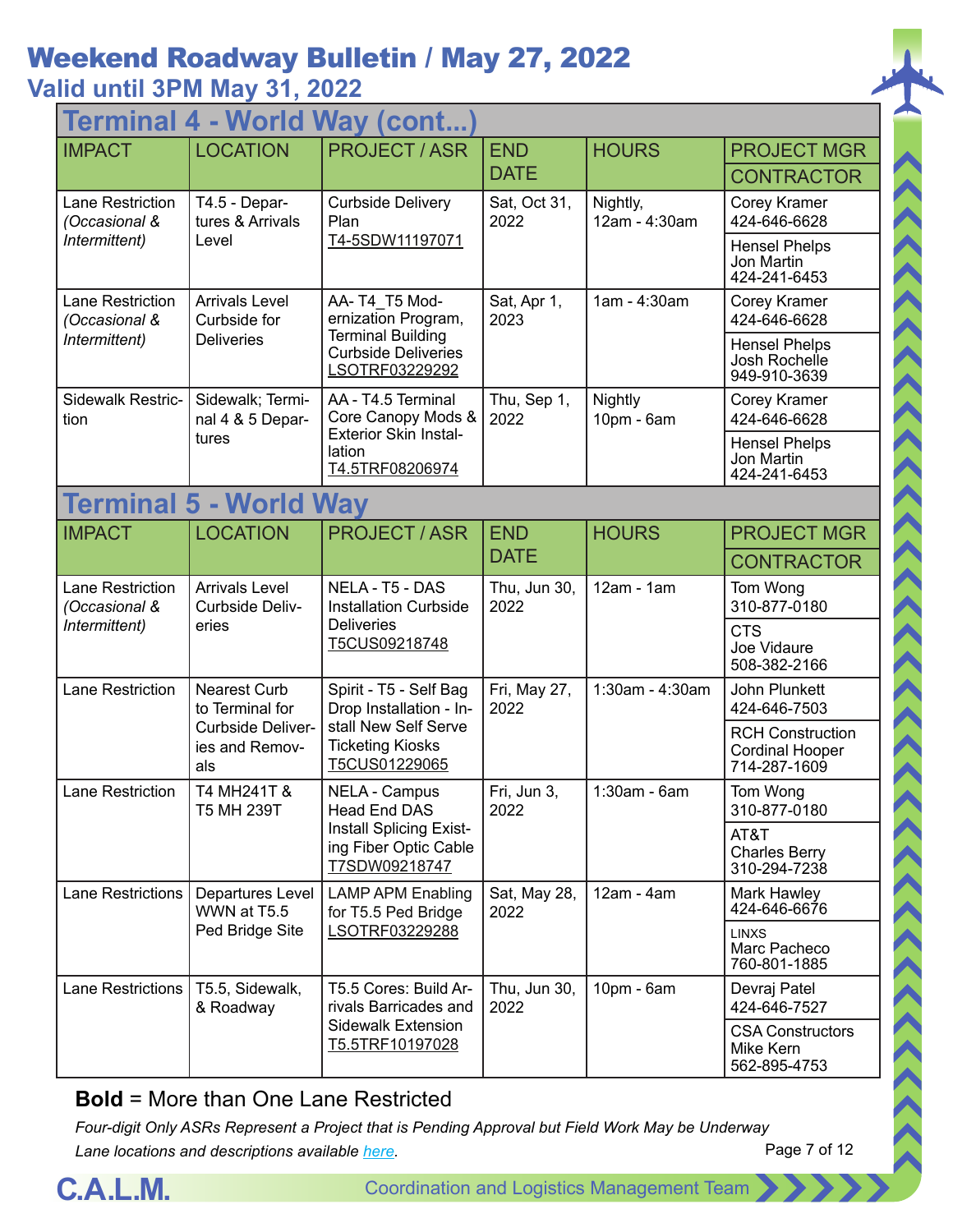### **Valid until 3PM May 31, 2022**

|                                              |                                                  | <b>Terminal 5 - World Way (cont</b>                       |                      |                           |                                                                 |
|----------------------------------------------|--------------------------------------------------|-----------------------------------------------------------|----------------------|---------------------------|-----------------------------------------------------------------|
| <b>IMPACT</b>                                | <b>LOCATION</b>                                  | <b>PROJECT / ASR</b>                                      | <b>END</b>           | <b>HOURS</b>              | <b>PROJECT MGR</b>                                              |
|                                              |                                                  |                                                           | <b>DATE</b>          |                           | <b>CONTRACTOR</b>                                               |
| <b>Lane Restrictions</b>                     | T5.5, Sidewalk,<br>& Roadway                     | T5.5 Cores: Build<br>Interior Barricades on               | Mon, May<br>30, 2022 | $12am - 5am$              | Devraj Patel<br>424-646-7527                                    |
|                                              |                                                  | Departures & Con-<br>course Levels<br>T5CUS10196940 R7    |                      |                           | Infinity Drywall<br>Sergio Velasquez<br>562-639-8022            |
| <b>Lane Restrictions</b>                     | T5.5, Sidewalk,<br>& Roadway                     | T5.5 Build Arrivals<br>Barricades & Side-                 | Thu, Jun 30,<br>2022 | 10pm - 6am                | Devraj Patel<br>424-646-7527                                    |
|                                              |                                                  | walk Extension<br>LSOTRF10196952                          |                      |                           | <b>CSA Constructors</b><br>Mike Kern<br>562-895-4753            |
| <b>Lane Restrictions</b>                     | L3 Roadway in<br>front of T5.5 bar-              | T5.5 Cores & APM<br>Interface Mobile                      | Tue, May 31,<br>2022 | 10pm - 6am                | Devraj Patel<br>424-646-7527                                    |
|                                              | ricades                                          | Crane & Glazing<br>T5.5CRN08218652                        |                      |                           | <b>Elite Glazing</b><br>Raymond Ledesma<br>562-416-3092         |
| <b>Lane Restrictions</b>                     | Terminal 5.5<br>Arrivals & De-<br>partures Level | <b>LAMP-APM Build</b><br>T5.5 PED Bridge                  | Wed, Jun 1,<br>2022  | Ongoing                   | Mark Hawley<br>424-646-6676                                     |
|                                              | Roadway                                          | LSOTRF04229377                                            |                      |                           | <b>LINXS</b><br>Marc Pacheco<br>760-801-1885                    |
| Lane Restriction<br>(Occasional &            | $T4.5 -$<br>Departures & Ar-                     | <b>Curbside Delivery</b><br>Plan                          | Sat, Oct 31,<br>2022 | Nightly,<br>12am - 4:30am | Corey Kramer<br>424-646-6628                                    |
| Intermittent)                                | rivals Level                                     | T4-5SDW11197071                                           |                      |                           | <b>Hensel Phelps</b><br>Jon Martin<br>424-241-6453              |
| <b>Lane Restrictions</b>                     | T5.5 Arrivals<br>Level Inner                     | T5.5 Fire Water Vault<br>Access                           | Thu, Jun 30,<br>2022 | 12am - 8am                | Devraj Patel<br>424-646-7527                                    |
|                                              | Lanes in front of<br>T5.5 Barricades             | LSOTRF06218582                                            |                      |                           | <b>Austin Commercial</b><br><b>Brian Sliter</b><br>310-259-2394 |
| Sidewalk Restric-   Sidewalk; Termi-<br>tion | nal 4 & 5 Depar-                                 | AA - T4.5 Terminal<br>Core Canopy Mods &                  | Thu, Sep 1,<br>2022  | Nightly<br>10pm - 6am     | Corey Kramer<br>424-646-6628                                    |
|                                              | tures                                            | <b>Exterior Skin Instal-</b><br>lation<br>T4.5TRF08206974 |                      |                           | <b>Hensel Phelps</b><br>Jon Martin<br>424-241-6453              |
|                                              | <b>Terminal 6 - World Way</b>                    |                                                           |                      |                           |                                                                 |
| <b>IMPACT</b>                                | <b>LOCATION</b>                                  | <b>PROJECT / ASR</b>                                      | <b>END</b>           | <b>HOURS</b>              | <b>PROJECT MGR</b>                                              |
|                                              |                                                  |                                                           | <b>DATE</b>          |                           | <b>CONTRACTOR</b>                                               |
| Sidewalk<br>Restrictions                     | Parking structure<br>6 sidewalk                  | Build PED canopy for<br>T5.5 bridge                       | Fri, Aug 26,<br>2022 | Ongoing                   | Mark Hawley<br>424-646-6676                                     |
|                                              |                                                  | LSOSDW05229436                                            |                      |                           | <b>LINXS</b><br>Marc Pacheco<br>760-801-1885                    |

#### **Bold** = More than One Lane Restricted

*Four-digit Only ASRs Represent a Project that is Pending Approval but Field Work May be Underway Lane locations and descriptions available [here](http://slaxadgmss001/sites/CALMSHARE/Shared%20Documents/CTA_Lane_Descriptions.pdf).*



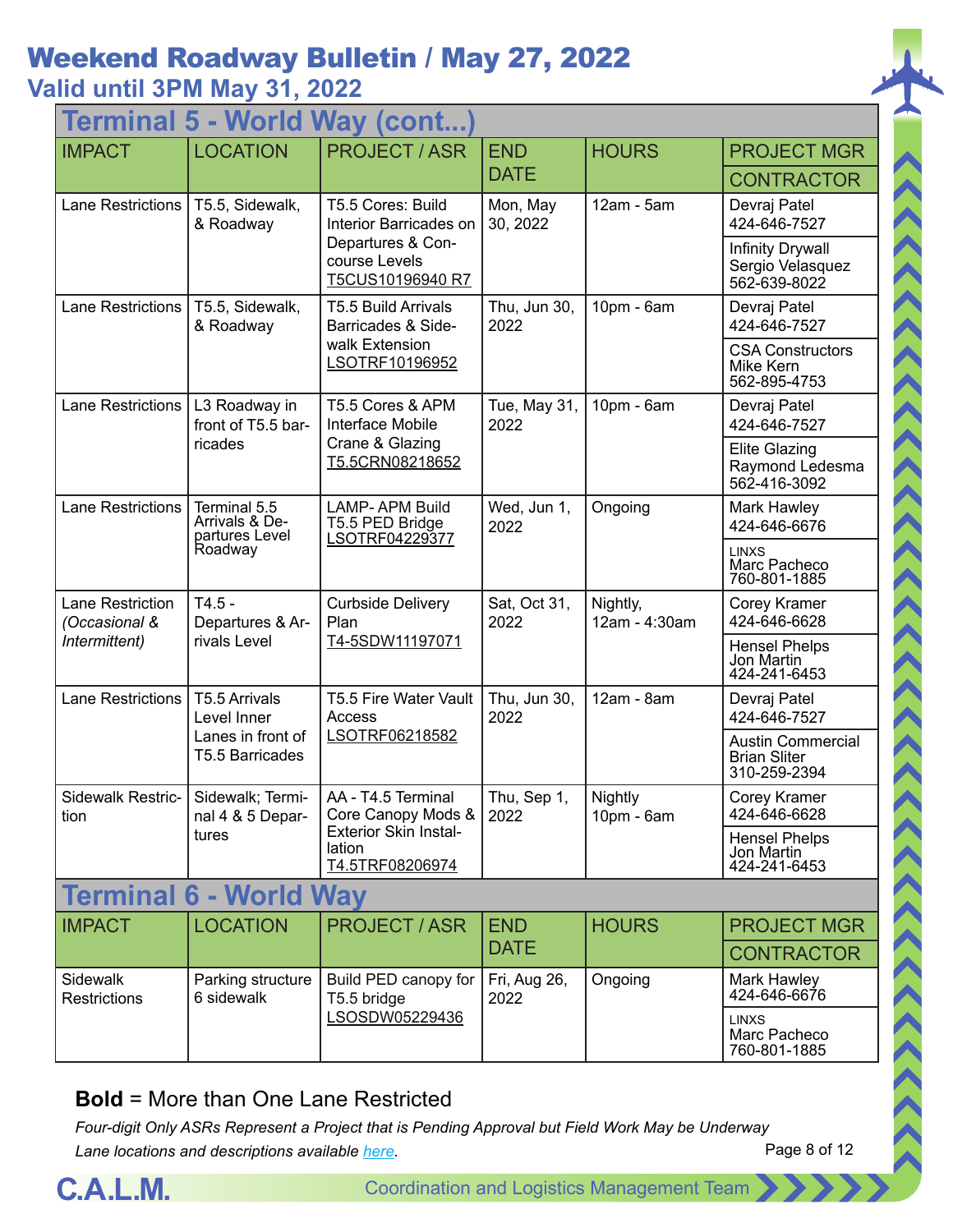### **Valid until 3PM May 31, 2022**

| <b>World Way</b><br>Termir               |                                                                                          |                                                                           |                      |                 |                                                   |  |
|------------------------------------------|------------------------------------------------------------------------------------------|---------------------------------------------------------------------------|----------------------|-----------------|---------------------------------------------------|--|
| <b>IMPACT</b>                            | <b>LOCATION</b>                                                                          | <b>PROJECT / ASR</b>                                                      | <b>END</b>           | <b>HOURS</b>    | <b>PROJECT MGR</b>                                |  |
|                                          |                                                                                          |                                                                           | <b>DATE</b>          |                 | <b>CONTRACTOR</b>                                 |  |
| Lane Restriction<br>(Occasional &        | <b>T7 Exterior</b><br>Roadway (T7                                                        | Install and Removal<br>of Advertising Ban-                                | Fri, Dec 16,<br>2022 | 3am - 4:30am    | Michael Waterhouse<br>424-646-6434                |  |
| Intermittent)                            | Skybridge Ban-<br>ner)                                                                   | ner on T7 skybridge<br>location<br>LSOTRF05229402                         |                      |                 | <b>JPerez</b><br>Oscar Garcia<br>562-316-8256     |  |
| Lane Restriction<br>(Occasional &        | <b>T7 Arrivals Level</b><br>Curbside -                                                   | T7 Arrivals Level -<br><b>Curbside Deliveries</b>                         | Tue, May 31,<br>2022 | $12am - 1am$    | Tom Wong<br>310-877-0180                          |  |
| Intermittent)                            | Column <sub>7F</sub>                                                                     | Tuesdays/Thursdays<br>T7SDW09218747                                       |                      |                 | <b>CTS</b><br>Joe Vidaure<br>508-382-2166         |  |
| <b>Lane Restrictions</b>                 | WWS at P7                                                                                | LAMP - APM<br><b>Production Piles</b>                                     | Thu, Jun 30,<br>2022 | 12am - 11am     | Mark Hawley<br>424-646-6676                       |  |
|                                          |                                                                                          | LSOTRF08218673<br>R6                                                      |                      |                 | <b>LINXS</b><br>Marc Pacheco<br>760-801-1885      |  |
| <b>Terminal 8 - World Way</b>            |                                                                                          |                                                                           |                      |                 |                                                   |  |
| <b>IMPACT</b>                            | <b>LOCATION</b>                                                                          | <b>PROJECT / ASR</b>                                                      | <b>END</b>           | <b>HOURS</b>    | <b>PROJECT MGR</b>                                |  |
|                                          |                                                                                          |                                                                           | <b>DATE</b>          |                 | <b>CONTRACTOR</b>                                 |  |
| <b>Lane Restriction</b><br>(Occasional & | <b>APD Parking Lot</b><br><b>NELA - Campus</b><br><b>Head End DAS</b><br>near Terminal 8 |                                                                           | Fri, Jul 1,<br>2022  | 6am - 6pm       | Tom Wong<br>310-877-0180                          |  |
| Intermittent)                            | & APD Building                                                                           | Install<br>LSOOTH12219055                                                 |                      |                 | Aztecs Telecom<br>Gene Bourgeault<br>562-335-3647 |  |
|                                          |                                                                                          | Center Way / West Way / East Way / Sky                                    |                      | Way /           | <b>Theme Way</b>                                  |  |
| <b>IMPACT</b>                            | <b>LOCATION</b>                                                                          | <b>PROJECT/ASR</b>                                                        | <b>END</b>           | <b>HOURS</b>    | <b>PROJECT MGR</b>                                |  |
|                                          |                                                                                          |                                                                           | <b>DATE</b>          |                 | <b>CONTRACTOR</b>                                 |  |
| <b>Lane Restrictions</b>                 | Center way &<br>West Way SB                                                              | <b>LAMP - APM Pothole</b><br>& Install Street Light                       | Sat, May 28,<br>2022 | $1am - 9am$     | Mark Hawley<br>424-646-6676                       |  |
|                                          |                                                                                          | <b>Conduit for Future</b><br><b>Final Configuration</b><br>LSOTRF05229453 |                      |                 | <b>LINXS</b><br>Marc Pacheco<br>760-801-1885      |  |
| <b>Lane Restrictions</b>                 | Skyway Bridge:<br>Survey & drilling<br>at boring loca-                                   | Taxiway D & E East-<br>erly Extension<br>LSOTRF05229459                   | Fri, Jun 3,<br>2022  | $11pm - 7am$    | William Miranda<br>N/A                            |  |
|                                          | tions                                                                                    |                                                                           |                      |                 | Geo Advantec<br>Martin Noorzay<br>951-463-1930    |  |
| Lane Restrictions                        | Center Way at<br>CUP                                                                     | <b>CUP Recycled Water</b><br>Line - Deliveries                            | Fri, Jun 24,<br>2022 | 6:30am - 3:30pm | Mandeep Ghuman<br>424-646-5858                    |  |
|                                          |                                                                                          | LSOTRF05229424                                                            |                      |                 | Skanska<br><b>Trenton Sotelo</b><br>951-201-3998  |  |
|                                          |                                                                                          |                                                                           |                      |                 |                                                   |  |

#### **Bold** = More than One Lane Restricted

*Four-digit Only ASRs Represent a Project that is Pending Approval but Field Work May be Underway Lane locations and descriptions available [here](http://slaxadgmss001/sites/CALMSHARE/Shared%20Documents/CTA_Lane_Descriptions.pdf).*



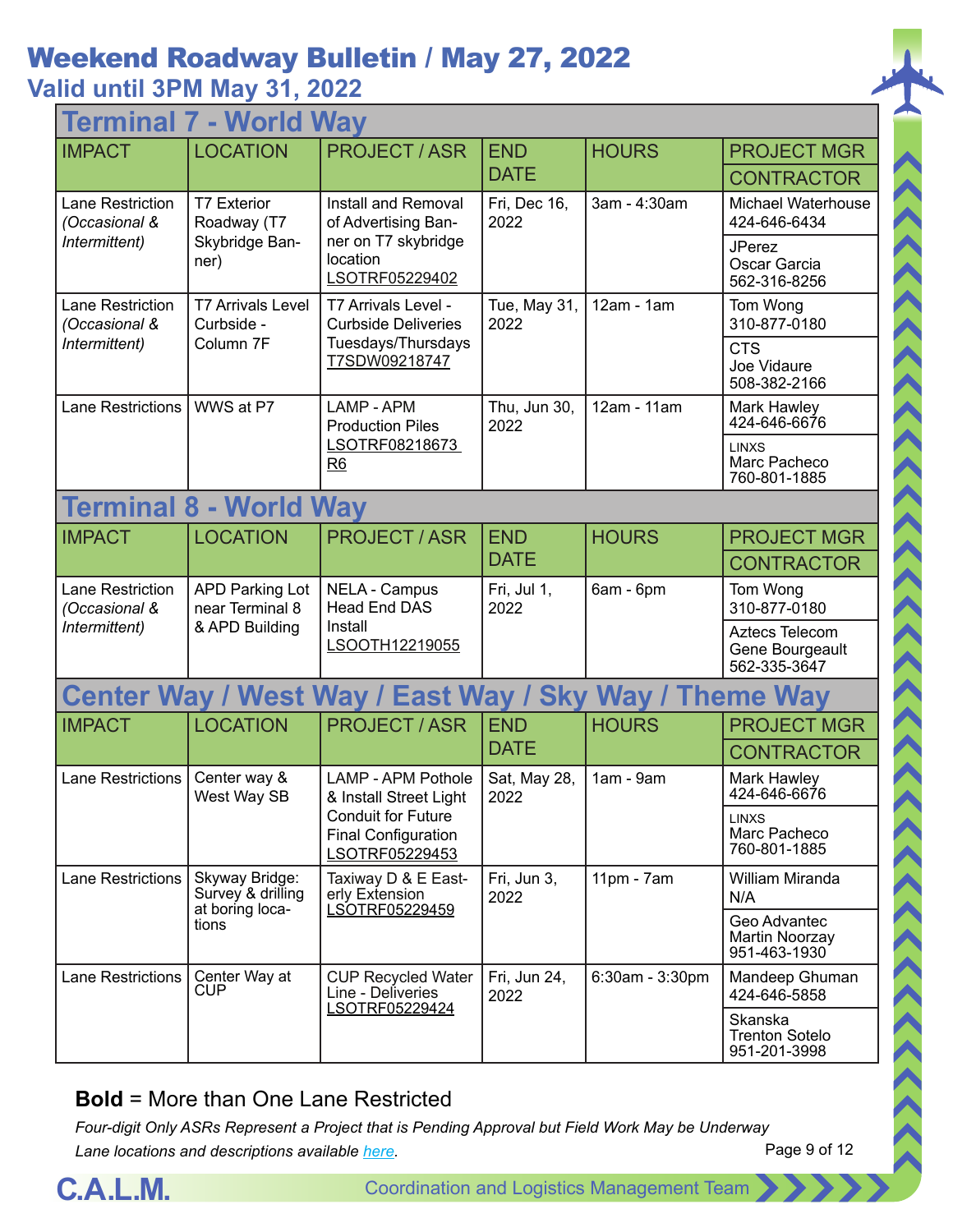### **Valid until 3PM May 31, 2022**

| <b>Center Way / West Way / East Way /</b><br><b>Sky Way / Theme Way (cont)</b> |                                             |                                                                                 |                      |              |                                              |  |
|--------------------------------------------------------------------------------|---------------------------------------------|---------------------------------------------------------------------------------|----------------------|--------------|----------------------------------------------|--|
| <b>IMPACT</b>                                                                  | <b>LOCATION</b>                             | <b>PROJECT / ASR</b>                                                            | <b>END</b>           | <b>HOURS</b> | <b>PROJECT MGR</b>                           |  |
|                                                                                |                                             |                                                                                 | <b>DATE</b>          |              | <b>CONTRACTOR</b>                            |  |
| <b>Lane Restrictions</b>                                                       | <b>Traffic Lanes and</b><br>sidewalks along | CTA Roadways -<br><b>RSX Potholing</b>                                          | Fri, Jun 24,<br>2022 | 6pm - 2am    | Mandeep Ghuman<br>424-646-5858               |  |
|                                                                                | Theme Way<br>and Center Way<br>North        | LSOTRF04229353                                                                  |                      |              | Skanska<br>Matt<br>Booth310-386-4611         |  |
| <b>Lane Restrictions</b>                                                       | Circle way &<br>Airport return              | LAMP - APM Con-<br>crete Pour at TPSS-1                                         | Thu, Jun 23,<br>2022 | $1am - 5am$  | Mark Hawley<br>424-646-6676                  |  |
|                                                                                |                                             | LSOTRF03229271                                                                  |                      |              | <b>LINXS</b><br>Marc Pacheco<br>760-801-1885 |  |
| Lane Restrictions<br>/ PS Impacts to                                           | Center Way at<br>PS-2B (Roof                | <b>LAMP APM -</b><br>Spanning guide-                                            | Wed, Jun 1,<br>2022  | Ongoing      | Mark Hawley<br>424-646-6676                  |  |
| Roof Level Only                                                                | Level)                                      | way across P2B<br>LSOPS2B10218799<br>R4                                         |                      |              | <b>LINXS</b><br>Marc Pacheco<br>760-801-1885 |  |
| <b>Sidewalk</b><br><b>Restrictions</b>                                         | Sidewalk north of<br><b>TPSS Site along</b> | <b>LAMP - APM Civil</b><br>Improvement to con-                                  | Tue, May 31,<br>2022 | Ongoing      | Mark Hawley<br>424-646-6676                  |  |
|                                                                                | WWN / Sky Way                               | crete at TPSS-1<br>LSOTRF02229256<br>R <sub>1</sub>                             |                      |              | <b>LINXS</b><br>Marc Pacheco<br>760-801-1885 |  |
| Sidewalk<br>Restrictions                                                       | <b>WWS &amp; Center</b><br>Way Intersection | <b>LAMP APM Remove</b><br>K-rail from WWS                                       | Sat, May 20,<br>2023 | $1am - 8am$  | Mark Hawley<br>424-646-6676                  |  |
|                                                                                |                                             | LSOTRF04229332                                                                  |                      |              | <b>LINXS</b><br>Marc Pacheco<br>760-801-1885 |  |
| Lane Restrictions                                                              | Circle Way                                  | <b>LAMP APM Install</b><br><b>Electrical Duct Bank</b>                          | Fri, Jun 10,<br>2022 | 12am - 9am   | Mark Hawley<br>424-646-6676                  |  |
|                                                                                |                                             | TPSS to ECTA<br>LSOTRF01229113<br>R <sub>1</sub>                                |                      |              | <b>LINXS</b><br>Marc Pacheco<br>760-801-1885 |  |
|                                                                                | 3 Level 1 Egress                            | Lane Restrictions   Parking Structure   LAMP - APM Con-<br>crete Pour for W-CTA | Thu, Jun 30,<br>2022 | 12am - 11am  | Mark Hawley<br>424-646-6676                  |  |
|                                                                                |                                             | LSOTRF10218906<br>R1                                                            |                      |              | <b>LINXS</b><br>Marc Pacheco<br>760-801-1885 |  |
| Lane Restrictions                                                              | Center way be-<br>tween West way            | LAMP - APM Guide-<br>way Construction                                           | Tue, May 31,<br>2022 | Ongoing      | Mark Hawley<br>424-646-6676                  |  |
|                                                                                | LSOTRF08207830<br>& Theme way               |                                                                                 |                      |              | <b>LINXS</b><br>Marc Pacheco<br>760-801-1885 |  |
| Lane Clousure                                                                  | Intersection of<br>Center way &             | LAMP-Automated<br>People Mover (APM)                                            | Sat, Dec 31,<br>2022 | Ongoing      | Mark Hawley<br>424-646-6676                  |  |
|                                                                                | World Way South                             | E-CTA<br>LSOTRF10207519                                                         |                      |              | <b>LINXS</b><br>Marc Pacheco<br>760-801-1885 |  |

#### **Bold** = More than One Lane Restricted



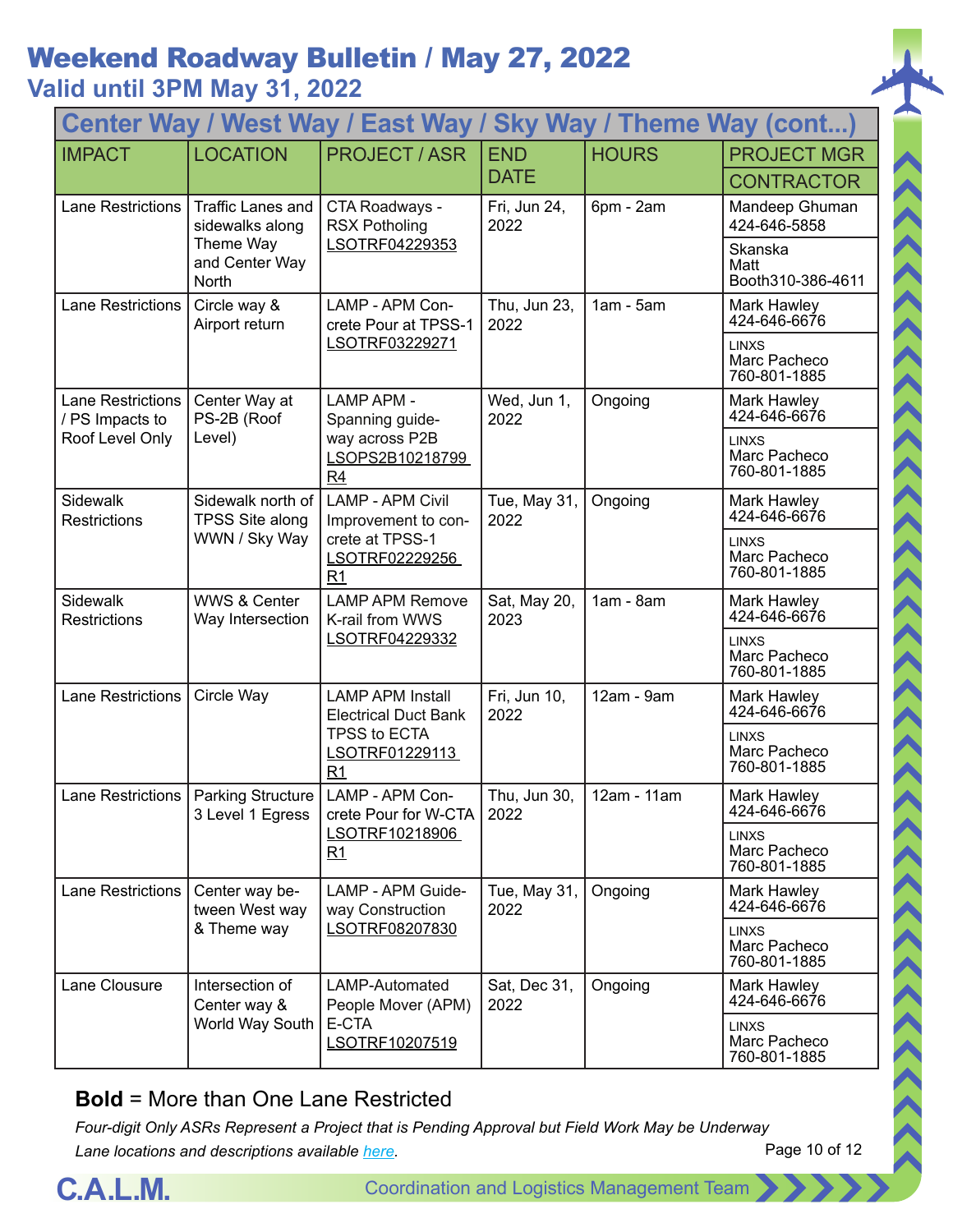**Valid until 3PM May 31, 2022**

| Center Way / West Way / East Way / Sky Way / Theme Way (cont) |                                               |                                                            |                      |                      |                                              |  |
|---------------------------------------------------------------|-----------------------------------------------|------------------------------------------------------------|----------------------|----------------------|----------------------------------------------|--|
| <b>IMPACT</b>                                                 | <b>LOCATION</b>                               | <b>PROJECT / ASR</b>                                       | <b>END</b>           | <b>HOURS</b>         | <b>PROJECT MGR</b>                           |  |
|                                                               |                                               |                                                            | <b>DATE</b>          |                      | <b>CONTRACTOR</b>                            |  |
| <b>Lane Restrictions</b>                                      | Center Way<br>ECTA by PS7-SL                  | LAMP-Automated<br>People Mover Erect-                      | Mon, Jan 30,<br>2023 | $1am - 9am$          | Mark Hawley<br>424-646-6676                  |  |
|                                                               |                                               | ing Bents 34-36<br>LSOTRF01218105                          |                      |                      | <b>LINXS</b><br>Marc Pacheco<br>760-801-1885 |  |
| <b>Lane Restrictions</b>                                      | Center Way at<br>PS-2B Area for               | LAMP-Automated<br>People Mover                             | Mon, Jan 30,<br>2023 | 12am - 8am           | Mark Hawley<br>424-646-6676                  |  |
|                                                               | Bent 8                                        | Working on Bent 8<br>LSOTRF01218105                        |                      |                      | <b>LINXS</b><br>Marc Pacheco<br>760-801-1885 |  |
| <b>Lane Restrictions</b>                                      | West Way NB &<br><b>Upper West Way</b>        | LAMP-Automated<br>People Mover                             | Mon, Jan 30,<br>2023 | 10pm - 8am           | Mark Hawley<br>424-646-6676                  |  |
|                                                               |                                               | Deliver 3 Trailer to<br><b>WCTA</b> area<br>LSOTRF01218105 |                      |                      | <b>LINXS</b><br>Marc Pacheco<br>760-801-1885 |  |
| Sidewalk<br>Restrictions                                      | Lower West Way<br>- Southbound                | <b>LAMP-APM</b> install<br>back up generator for           | Sun, Jun 5,<br>2022  | 10pm - 6am           | Mark Hawley<br>424-646-6676                  |  |
|                                                               | Side                                          | West station<br>LSOTRF04229335                             |                      |                      | <b>LINXS</b><br>Marc Pacheco<br>760-801-1885 |  |
| Lane Clousure                                                 | Upper East Way                                | LAMP - APM E-CTA<br>LSOTRF07207736                         | Thu, Jun 30,<br>2022 | Daily,<br>12am - 6am | Mark Hawley<br>424-646-6676                  |  |
|                                                               |                                               |                                                            |                      |                      | <b>LINXS</b><br>Marc Pacheco<br>760-801-1885 |  |
| <b>Lane Restrictions</b>                                      | Upper East &<br>West closure                  | <b>LAMP-APM ECTA</b><br>& WCTA Falsework                   | Thu, Jun 30,<br>2022 | 12am - 6am           | Mark Hawley<br>424-646-6676                  |  |
|                                                               |                                               | Erections<br>LSOTRF07207711                                |                      |                      | <b>LINXS</b><br>Marc Pacheco<br>760-801-1885 |  |
| <b>Lane Restrictions</b>                                      | Center Way be-<br>tween East Way<br>& Sky Way | LAMP- APM Guide-<br>way Construction<br><b>ECTA</b>        | Tue, May 31,<br>2022 | 9am - 3pm            | Mark Hawley<br>424-646-6676                  |  |
|                                                               |                                               | LSOTRF08207791                                             |                      |                      | LINXS<br>Marc Pacheco<br>760-801-1885        |  |
| Lane Restrictions                                             | Upper World Way<br>S                          | LAMP-APM Pour<br>1GW4 guideway<br>between 39A-41           | Tue, May 31,<br>2022 | 11:30pm - 6am        | Mark Hawley<br>424-646-6676                  |  |
|                                                               |                                               | LSOTRF08207791                                             |                      |                      | <b>LINXS</b><br>Marc Pacheco<br>760-801-1885 |  |
| <b>Lane Restrictions</b>                                      | East Way NB                                   | <b>LAMP-APM Build</b><br>Protective Canopy                 | Fri, Aug 5,<br>2022  | 12am - 6am           | Mark Hawley<br>424-646-6676                  |  |
|                                                               |                                               | for PEDs using East<br>Way<br><u>LSÓSDW08207751</u>        |                      |                      | <b>LINXS</b><br>Marc Pacheco<br>760-801-1885 |  |

#### **Bold** = More than One Lane Restricted